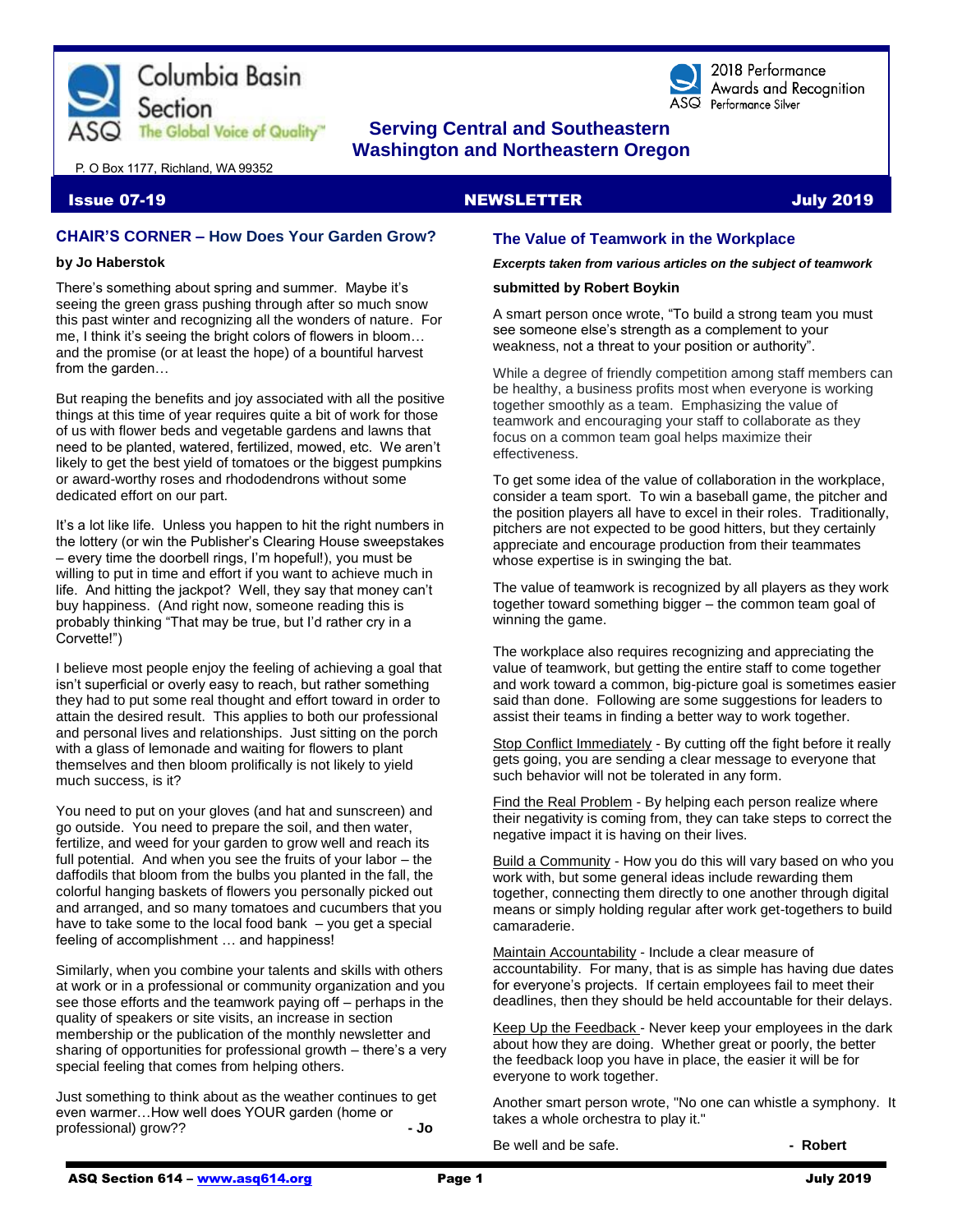# **JULY MEMBER GIFTS – FALURE MODES AND EFFECTS ANALYSIS**

This month's free gifts for ASQ members include some great resources! The focus is on failure modes and effects analysis (FMEA) and the resources include a step-by-step approach for identifying all possible failures in a design, manufacturing or assembly process, or a product or service.

Included are:

- **Best-selling E-Book** *Failure Mode and Effects Analysis (FMEA): Determining and Preventing What Can Go Wrong*
- **ASQTV videos** on *FMEA and Sensitivity Analysis*, *Risk Management,* and *Quality Tools - Intro to FMEA*
- **Expert webcasts** on tools that support the analysis and prioritizing of failure modes such as *Root Cause Analysis*, *Risk-Based CAPA Strategy*, *The Prioritization Matrix*, etc.
- **Practical examples** from multiple case studies and articles to help guide you

Access your gifts by July 31 by clickin[g here.](https://secure.asq.org/perl/msg.pl?prvurl=http://asq.org/membership/members/gift/?utm_source=email&utm_medium=email&utm_campaign=marketing_julymembergift_070119)

# **CALL TO ACTION: 2020 SECTION ELECTIONS**

Do you want to see our section grow in the coming year? Would you like to help plan programs and community outreach events?

Who wants to be part of our section's leadership team in 2020? We need members to help grow our section with new and innovative ideas!

Our section has had some great dinner meetings and a site visit in 2019 so far, and many others in years past. This has been due to the efforts of a small but dedicated cadre of volunteer leaders each year, many of whom have held more than one role on the leadership team to ensure Columbia Basin ASQ's continued success.

It's getting close to election time for the coming year – and we really need more members to step up. Most of the positions (Chair, Secretary, Treasurer, Membership, etc.) only require a time commitment of a few hours each month – but they are all needed to keep the section running.

For more information about the positions and/or to volunteer, please contact one of our current leadership team members.

### **OFFICIAL CALL FOR 2020 COLUMBA BASIN ASQ OFFICER NOMINATIONS BY SEPTMEBER 1**

This serves as the official call for nominations for 2020 Columbia Basin ASQ Officers (Chair, Secretary and Treasurer).

Any regular section member may nominate another eligible member (or themselves) for one of these positions by submitting a nomination petition to the section secretary no later than September 1. The minimum number of required petition signatures from regular section members is nine. Specific position requirements apply.

For more information about the election process, the nomination form/process, or about the duties of section positions, contact any of our current leadership team members.

# **CERTIFICATION NEWS**

#### **by Patrick Faulk, Certification/Recertification Chair**

Wondering whether a professional development or continuing education program counts toward your recertification?

If a program is sufficiently rigorous and based in at least one area of your certification's Body of Knowledge (BOK) **or** is job-enhancing, you may count it for recertification units (RUs). The recertification journal explains how many RUs you receive for each activity you claim.

In the recertification journal "Professional Development" means any type of conference, seminar, workshop, symposium or forum you attend. "Student Courses" are sponsored by your company or by an accredited, outsourced training facility that teaches career-related techniques. Such courses may include computer classes, at-work people skills, other association training classes, and job function training. Also, classes offered by an accredited college qualify. And don't forget that attendance at local section meetings and activities also counts for RU credit!

The online recertification journal makes it very easy to keep track of RUs as they are earned. Any time you participate in an activity that qualifies for RUs, be sure to log into your journal and record the activity right away. You can upload any required documentation as a scanned image or native format file – so you won't have to worry about finding the documentation when it's time to file for recertification.

Click [here](https://asq.org/cert/recertification) for more information and to access your online recertification journal.

#### Upcoming exams

The following certifications will be testing September 6-22. The deadline for applications is August 9:

- CQT Quality Technician
- CQI Quality Inspector
- CRE Reliability Engineer
- CNA Biomedical Auditor
- CHA HACCP (Food Safety) Auditor
- CMQ/OE Manager of Quality/Organizational Excellence *(this exam will be piloting the new CMQ/OE BOK)*
- CSSBB Six Sigma Black Belt
- CSSYB Six Sigma Yellow Belt
- CSQP Supplier Quality Professional

If you have questions about certification and/or recertification, please contac[t me.](mailto:prfaulk@bechtel.com)

# **QUOTE OF THE MONTH**

"Luck is a dividend of sweat. The more you sweat, the luckier you get."

-- Ray Kroc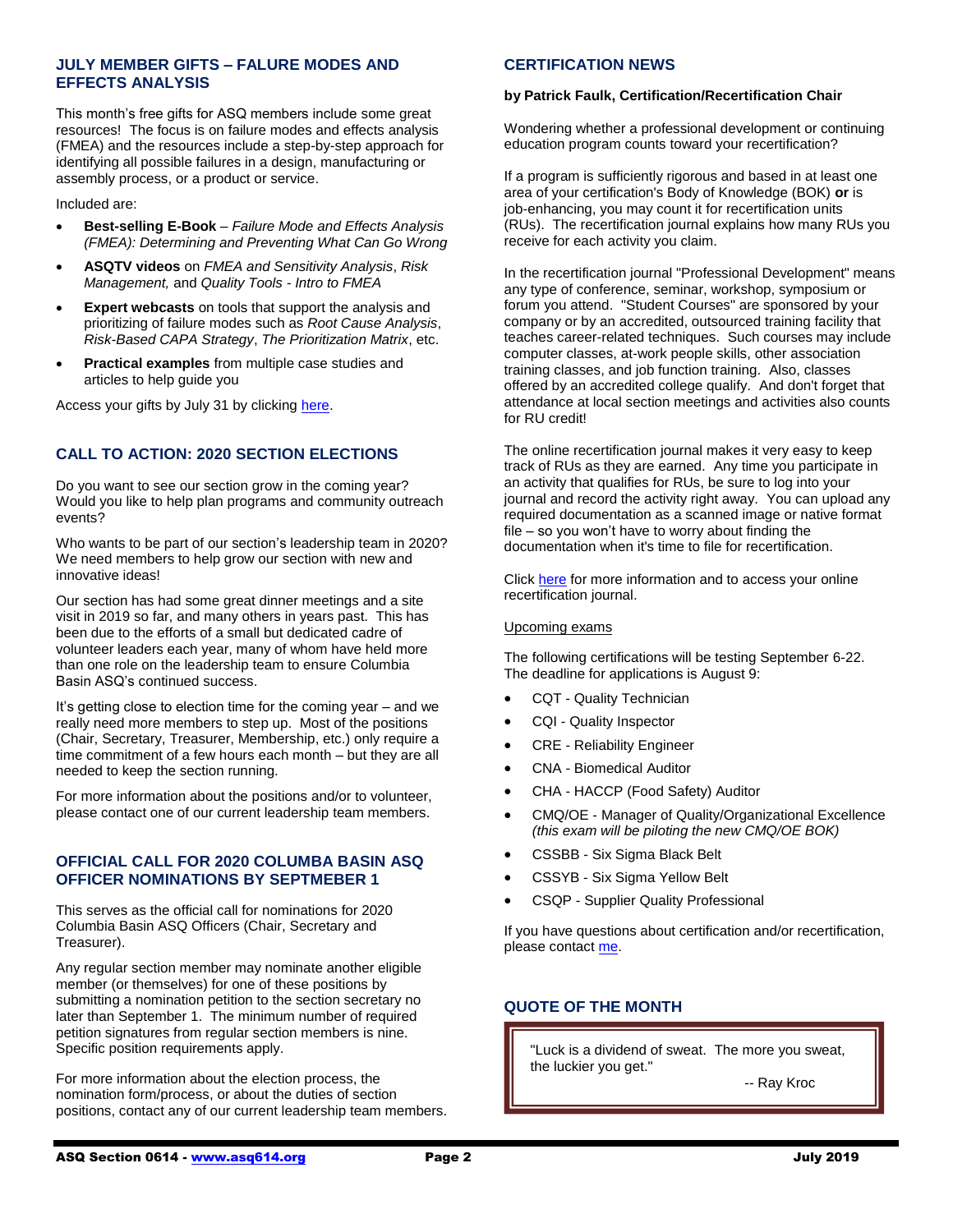# **WCQI 2019 HIGHLIGHTS**

#### **by Jo Haberstok**

I'm really glad that I was able to participate in the ASQ World Conference on Quality & Improvement (WCQI) in Fort Worth, Texas in May.

A highlight of the member leader meetings/events on May 18 and 19 was getting to meet and talk with other quality professionals from our Pacific Region and also from other parts of the country – and the world! Some sessions included table activities, where we were asked to brainstorm and come up with ideas to increase membership, improve member benefits, etc. There were two enthusiastic student members at my table with some very innovative ideas. I really enjoyed talking with them, and they also invited me to stop by the university booth they were staffing in the exhibit hall. They are the future!

Every keynote speaker provided something of value. The presenter I especially enjoyed was Cheryl Cran, founder of NextMappingTM/NextMapping.com and CEO, Synthesis at Work, Inc. She is recognized as the #1 Future of Work influencer by Onalytica and is the author of seven books. Information about the use of technology in the workplace and her theme of 'people first' and digital second was easy to understand and apply to working more effectively with all generations – X, Y, and Zoomers. She even encouraged audience members to text her with questions during her talk – and she responded.

I attended a couple of International Team Excellence Award (ITEA) presentations, including the Shanghai Nuclear Engineering Research & Design Institutes from China. They used human factors engineering and other quality tools to provide nuclear energy in a better manner through the modification of the plant to bring light, warmth and green to the public in China. They were recognized with a Gold ITEA award.

One of my favorite educational sessions *was Lean for Communications: Less is More*, presented by Larry Edwards, which focused on meetings and how much time is spent (wasted?) in them. I believe he said that 55 million meetings are conducted every day in the United States, and \$1.4 trillion is spent annually on meetings (the time being spent by people in meetings, not including travel or other costs). And just 48 hours following a meeting, only about 17-25% is actually remembered. After two days, 75% is lost. Information was shared about attributes, tools and techniques designed for delivering more value in our communications through low tech and no tech by applying lean principles.

Another session that I really enjoyed was *Quality on Steroids: Leading Disruptive Change*, presented by Willy Vandenbrande. His style and use of humor were great. We are living in an age of high-speed change, driven by powerful information technologies like big data, the internet of things and artificial intelligence. What will this mean for quality professionals? We will all need a willingness to change, to unlearn some old habits and master new knowledge, and to show the desire and ambition to guide others to improved performance using disruptive technology.

Next year's WCQI will be held in Columbus, Ohio. I highly recommend it!

# **2020 ASQ WORLD CONFERENCE - CALL FOR REVIEWERS**

Would you like to assist in reviewing proposals for the 2020 ASQ World Conference on Quality and Improvement (WCQI)? Volunteers are needed to review and provide feedback on proposals for workshops and educational sessions. To be considered, you must be an ASQ Senior Member or Fellow in good standing.

Reviews usually take place in early September. To submit, click [here.](https://www.abstractscorecard.com/cfp/submit/login.asp?EventKey=ZVOQCLFP) If you have other questions, contact [Jessica](mailto:jmiller@asq.org) at ASQ. The submission site closes on August 2.

# **ARE YOU SIGNED UP FOR myASQ?**

If you have not yet signed up for myASQ, please take a few minutes in the near future to log in, create a profile, and start exploring the many communities, resources, events and more. If you have a regular ASQ account, you automatically have access to myasq.org through the same log-in; on your first visit to my.asq.org, you will need to log in to be recognized.

Our Columbia Basin ASQ Community will be going "public" soon. This will allow members to access information about upcoming events, newsletters and more, and to join discussion groups and provide ideas and feedback through communications via the site. Portions of our Community will also be accessible to the general public as well. Eventually, most likely before the end of this year, we will transition from our current public website to having everything available through our Community.

One of the main benefits of the myASQ community is the ability to expand your network and connect with others. The member directory and connections are exclusive member benefits. Other benefits include access to ASQ news and discussions on a number of quality-related topics. For more information about myASQ, check the FAQs page [here](https://my.asq.org/faqs)

# **AUGMENTED AND VIRTUAL REALITY IN THE WORKPLACE - ASQTV**

What's the difference between augmented reality (AR) and virtual reality (VR)? Check ou[t this episode](https://videos.asq.org/augmented-and-virtual-reality-in-the-workplace) of ASQTV and learn more about AR and VR - what they are and how they are used in different applications and organizations.

Some companies are using AR to capture expertise of older workers by having them wear headsets as they make repairs around the facility, and then using the information as "how-to" videos for new employees. VR is also used for risk-free training, using a headset to immerse workers in a virtual version of the shop floor or other work areas. The episode includes a link to a full case study about the creation and use of a 360-degree virtual classroom that reduced the learning curve by a considerable amount.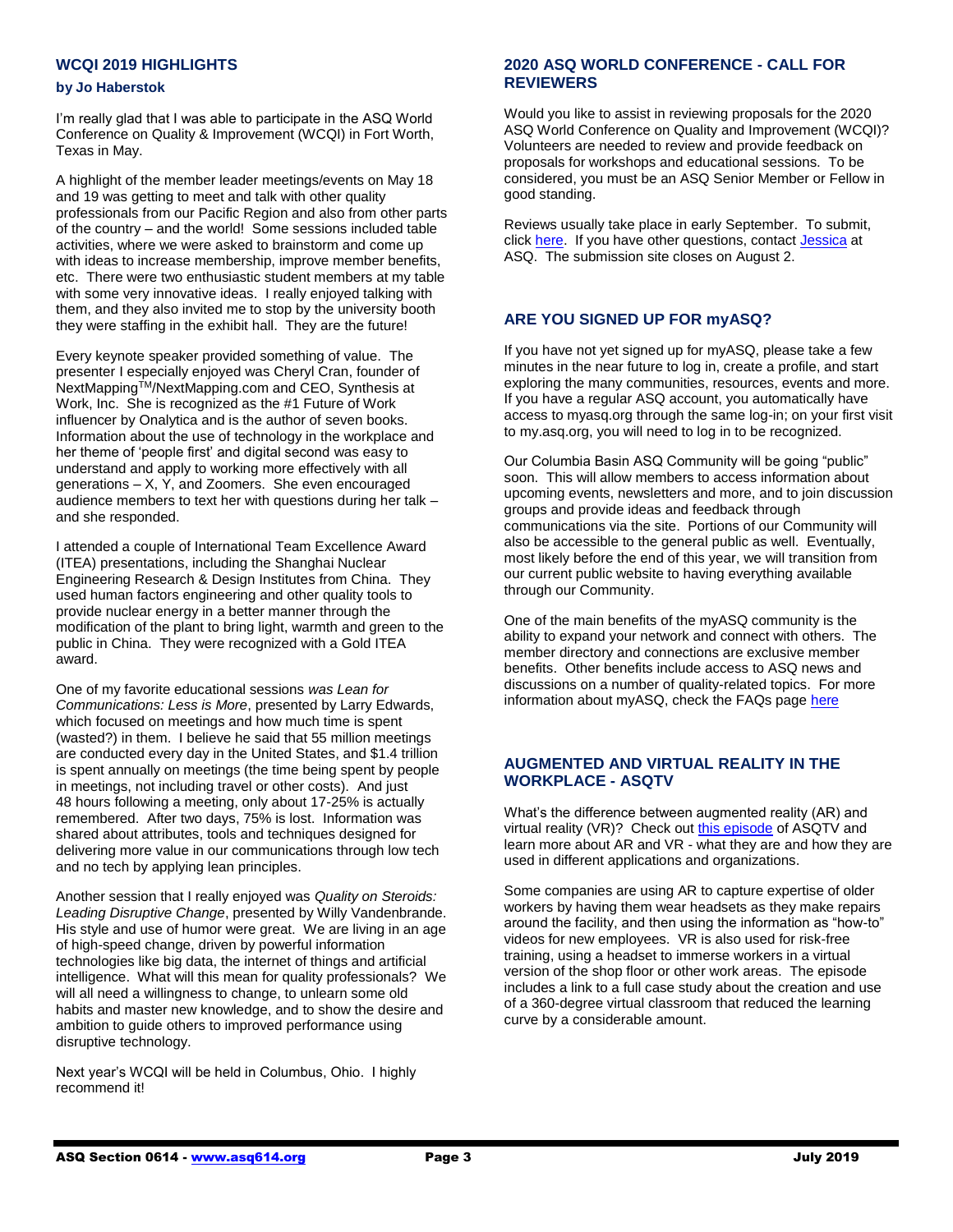# **SEMINAR: CREATING A POSITIVE CULTURE**

#### **August 1 in Kennewick**

Would you like to learn how to care for, delight and recognize your team? Yes, your *team*! A positive company culture can make a huge difference in any organization – in innovation, productivity, customer satisfaction, and profits.

A big part of whether folks actually *want* to come to work every day is how leaders lead.

This half-day seminar (1 to 4 p.m.) on August 1 is being presented by Paul D. Casey of Growing Forward Services. He and featured guest speakers Greg Kettner and Matt Taubman will provide practical ideas on:

- Adding fun to the work atmosphere
- Learning what makes your team members unique
- Developing a habit of affirming and celebrating people

Cost is only \$75. For more information and to RSVP, click [here.](http://www.paulcasey.org/)

### **NATIONAL NIGHT OUT**

#### **August 6**

Millions of neighbors take part in National Night Out across thousands of communities from all 50 states, U.S. territories and military bases worldwide on the first Tuesday in



August (Texas and select areas celebrate on the first Tuesday in October). Many neighborhoods host block parties, festivals, parades, cookouts and various other community events with safety demonstrations, seminars, youth events, visits from emergency personnel, exhibits and much, much more.

National Night Out enhances the relationships between neighbors and law enforcement while bringing back a true sense of community. It also provides a great opportunity to bring police and neighbors together under positive circumstances.

Check with your city's police department or City Hall for details about events in your community. For more information about National Night Out or to get information to plan your own campaign, click [here.](https://natw.org/about/)

### **CONTROL MY CALENDAR CHECKLIST**

#### **(It's Free and it's Great!)**

Do you sometimes struggle to get your priorities completed? Plagued by procrastination on things that really matter? Are you always "running late" even when you tell yourself you'll be on time the next time?

Check out this offer for [a free checklist](https://takebackmycalendar.com/) from Paul D. Casey (aka "The Calendar Coach"). Take back your calendar and create a better rhythm so you can accomplish your goals, live by your values and experience satisfaction from getting things done.

# **2 ND ANNUAL TRI-CITIES TECH SUMMIT: ORIGINS**

#### **September 11 & 12**

Every technology, company and entrepreneur has a unique start. The Tri-Cities Tech Summit 2019: Origins will highlight those stories, allowing individuals to share their own origins as they educate and inspire others to learn, do, and invest in themselves, their ideas and their businesses.

This year's theme also coincides with the 75<sup>th</sup> anniversary of the Manhattan Project, a massive undertaking that helped a tiny community become globally recognized. Part of the Summit will highlight the technology that came about because of the Manhattan Project and its impact on the Tri-Cities.

Do you have a compelling story to share about how you started and grew your business, your department or your brand with technology being the catalyst for that growth? The Summit organizers are looking for individuals who are passionate about their origins to share what they have learned and to inspire others. Submit an application to be considered as a speaker for the 2019 Summit. Clic[k here](http://www.tctechsummit.com/) for more information.

#### **15TH ANNUAL DINNER IN THE DARK**

#### **September 28 Fundraiser for Edith Bishel Center**

The Edith Bishel Center for the Blind and Visually Impaired is a nonprofit organization dedicated to serving the blind and visually impaired of southeastern Washington. Founded in 1988 and officially incorporated in 1994, the center has been serving our community for 29 years. The center offers programs and services to all ages, and currently serves six southeastern Washington counties including Benton, Franklin, Walla Walla, Columbia, Yakima, and Klickitat.

The Annual Dinner in the Dark fundraiser will be held September 28 from 6 to 10 p.m. at the Red Lion Hotel in Pasco. Guests will be encouraged to wear blindfolds during the dinner to provide a brief glimpse into what it means to be blind. This event also presents an amazing opportunity for those "foodies" out there to appreciate culinary delights in a new way. There will be a no-host bar, silent auction, raffles and more. This year's event also features speaker Tommy Edison, a YouTuber, radio presenter and film critic known for his blindness and self-deprecating sense of humor.

Tickets are \$50 for adults and \$22 for children 10 and under. For more information, clic[k here](https://edithbishelcenter.org/) or call 509-735-0699.

*Has your email address changed? Help us keep you informed of Columbia Basin ASQ events and information by updating your contact information and email preferences a[t http://www.asq.org/.](http://www.asq.org/)  Log in and click "My Account" to update your membership record. You can add or make email, address and phone changes in the "Contact" tab, and then click on the "email preferences" tab to be sure you are subscribed to receive future Section communications.*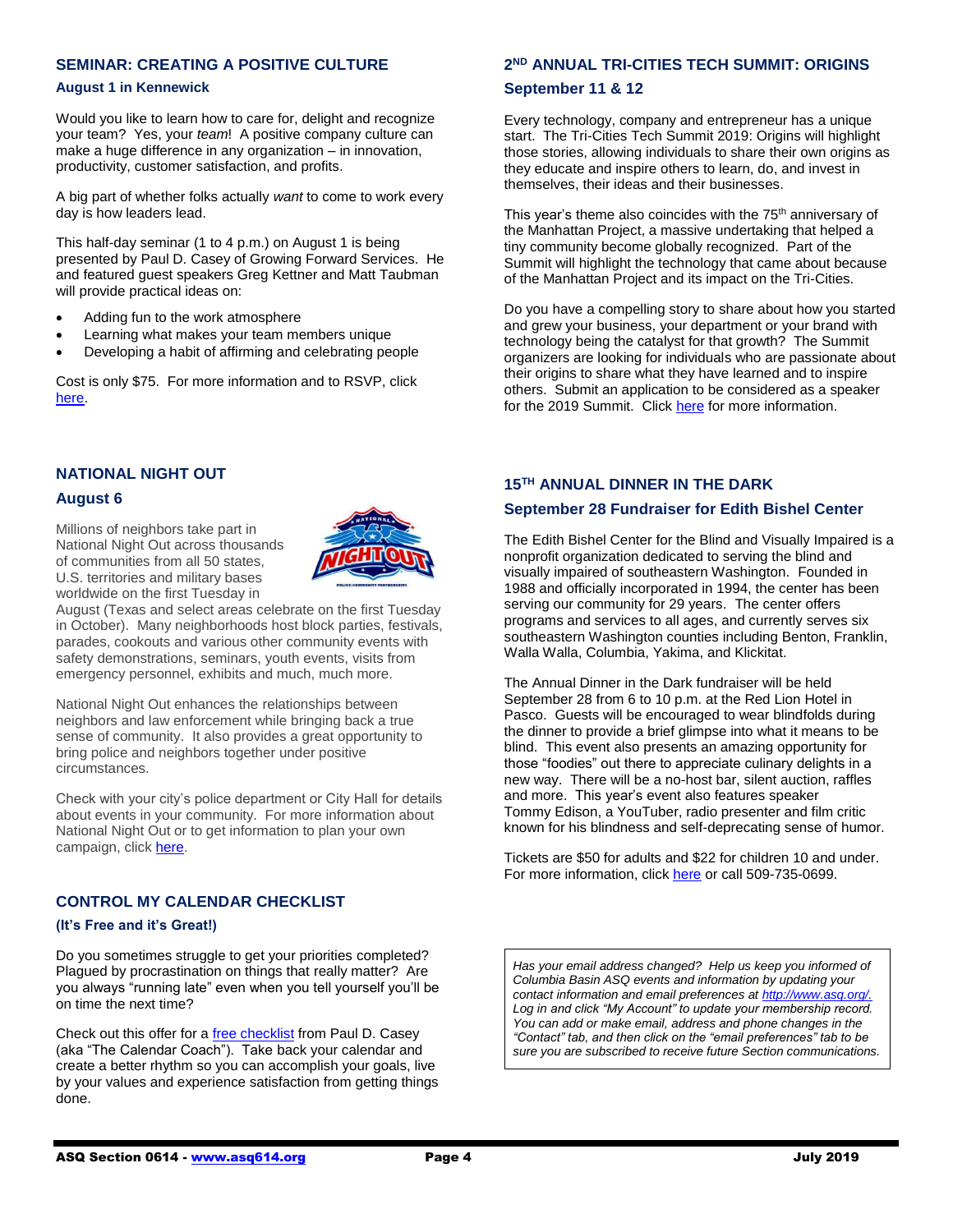# **2019 ASQ AUDIT DIVISION CONFERENCE**

### **October 17-18 in Orlando**

ASQ's Audit Division provides a venue where members can network with people who do similar work and have a common interest in performance excellence. The primary objective of the Audit Division is to promote broader application and use of quality auditing principles for effective business management purposes. To achieve effective results, auditors are expected to influence managerial decision making with their audit findings.

This year's conference theme is "Audits: Guiding Business Excellence in the 21<sup>st</sup> Century." The conference fee of \$995 includes:

- Keynote Addresses presented by leaders in the quality profession
- Free access to all PowerPoint conference presentations
- Raffles & Giveaways
- Networking Opportunities
- Annual Audit Division Business Meeting

This conference focuses on the auditor's role in identifying quality system issues to improve performance and processes, revenue, and customer satisfaction, including management planning and the decision-making process. Pre-conference tutorials will also be offered October 14 through 16.

For more information, clic[k here.](https://asq.org/conferences/audit-division/)

# **INFLUENCERS - PODCASTS**

Trying to stay ahead of the game – in business dealings as well as life in general?

Check out *Influencers* – podcasts from The Conference Board Marketing and Communications Center. They feature interviews with experts, executives and others who may have dealt with the same kinds of issues you are currently grappling with.

[Diverse Voices: Profiles in Leadership](https://www.conference-board.org/blog/postdetail.cfm?post=7042) - This podcast features interviews with more than 40 top multicultural corporate and public relations agency leaders who share candid anecdotes about their successes, obstacles, and the lessons they've learned along the way.

[The Edelman Trust Barometer](https://www.conference-board.org/blog/postdetail.cfm?post=7036) - The Edelman Trust Barometer reports annually on the state of trust in the world's key institutions: business, government, non-governmental organizations, and media. In recent years, the research has revealed that businesses face some of the most challenging times in history in terms of the trust that the public has in them. This podcast discusses the 2019 results.

#### **Publication Information**

This newsletter is published on a regular basis to inform members and potential members about Columbia Basin ASQ activities and other news/information that may be of value to quality professionals. To be considered for the next newsletter, input must be received by the 10th of the month.



# **THE COFFEE BEAN: A SIMPLE LESSON TO CREATE POSITIVE CHANGE**

**Book by Jon Gordon and Damon West**

Life is not always easy. Sometimes it can be harsh and stressful, and at times you may feel like you are in a pot of boiling hot water. The

environments we find ourselves in can change, weaken, or harden us, and test who we truly are. We can be like the carrot that weakens in the pot or like the egg that hardens. Or, we can be like the coffee bean and discover the power inside us to transform our environment.

*The Coffee Bean* is an inspiring tale that follows Abe, a young man filled with stress and fear as he faces challenges and pressure at school and home. One day after class, his teacher shares with him the life-changing lesson of the coffee bean, and this powerful message changes the way he thinks, acts, and sees the world. Abe discovers that instead of letting his environment change him for the worse he can transform any environment he is in for the better. Equipped with this transformational truth, Abe embarks on an inspirational journey to live his life like the coffee bean. Wherever his life takes him, from school, to the military, to the business world, Abe demonstrates how this simple lesson can unleash the unstoppable power within each of us.

*The Coffee Bean* is purposely written and designed for readers of all ages so that everyone can benefit from this lesson. It's an illustrated fable and a quick read (112 pages) that can help readers transform their environment, overcome challenges, and create positive change. You just have to decide: are you a carrot, egg, or coffee bean?

For more information and/or to order, click [here](http://coffeebeanbook.com/#about)

### **Let's Have Some Fun, Just for the "Sun" of it!**

Confidence is high that you will unscramble all the words. If you get stuck, dro[p me](mailto:rboykin68@gmail.com) a line and I will dispatch the answers to you.

#### **Summer Word Scramble**

- 1. EALCSSTDNA \_\_\_\_\_\_\_\_\_\_\_\_\_\_\_\_\_
- 2. PAICGMN \_\_\_\_\_\_\_\_\_\_\_\_\_\_\_\_\_\_\_\_\_
- 3. ELVATR \_\_\_\_\_\_\_\_\_\_\_\_\_\_\_\_\_\_\_\_\_\_\_
- 4. OAANICVT \_\_\_\_\_\_\_\_\_\_\_\_\_\_\_\_\_\_\_\_\_
- 5. UYJL \_\_\_\_\_\_\_\_\_\_\_\_\_\_\_\_\_\_\_\_\_\_\_\_\_\_
- 6. SOSTHR \_\_\_\_\_\_\_\_\_\_\_\_\_\_\_\_\_\_\_\_\_\_\_
- 7. ESNNCRESU \_\_\_\_\_\_\_\_\_\_\_\_\_\_\_\_\_\_\_ 8. MSWI
- 9. UTASGU \_\_\_\_\_\_\_\_\_\_\_\_\_\_\_\_\_\_\_\_\_\_\_
- 10. HTO \_\_\_\_\_\_\_\_\_\_\_\_\_\_\_\_\_\_\_\_\_\_\_\_\_\_\_
- 11. ALYP \_\_\_\_\_\_\_\_\_\_\_\_\_\_\_\_\_\_\_\_\_\_\_\_\_\_
- 12. CMERICEA \_\_\_\_\_\_\_\_\_\_\_\_\_\_\_\_\_\_\_\_\_
- 13. FNA
- 14. ALDSASN \_\_\_\_\_\_\_\_\_\_\_\_\_\_\_\_\_\_\_\_\_\_
- 15. BECAH \_\_\_\_\_\_\_\_\_\_\_\_\_\_\_\_\_\_\_\_\_\_\_\_
- 16. TMSIWSUI \_\_\_\_\_\_\_\_\_\_\_\_\_\_\_\_\_\_\_\_\_\_
- 17. EJNU \_\_\_\_\_\_\_\_\_\_\_\_\_\_\_\_\_\_\_\_\_\_\_\_\_ 18. OLOP \_\_\_\_\_\_\_\_\_\_\_\_\_\_\_\_\_\_\_\_\_\_\_\_\_\_
- 19. NSU \_\_\_\_\_\_\_\_\_\_\_\_\_\_\_\_\_\_\_\_\_\_\_\_\_\_\_